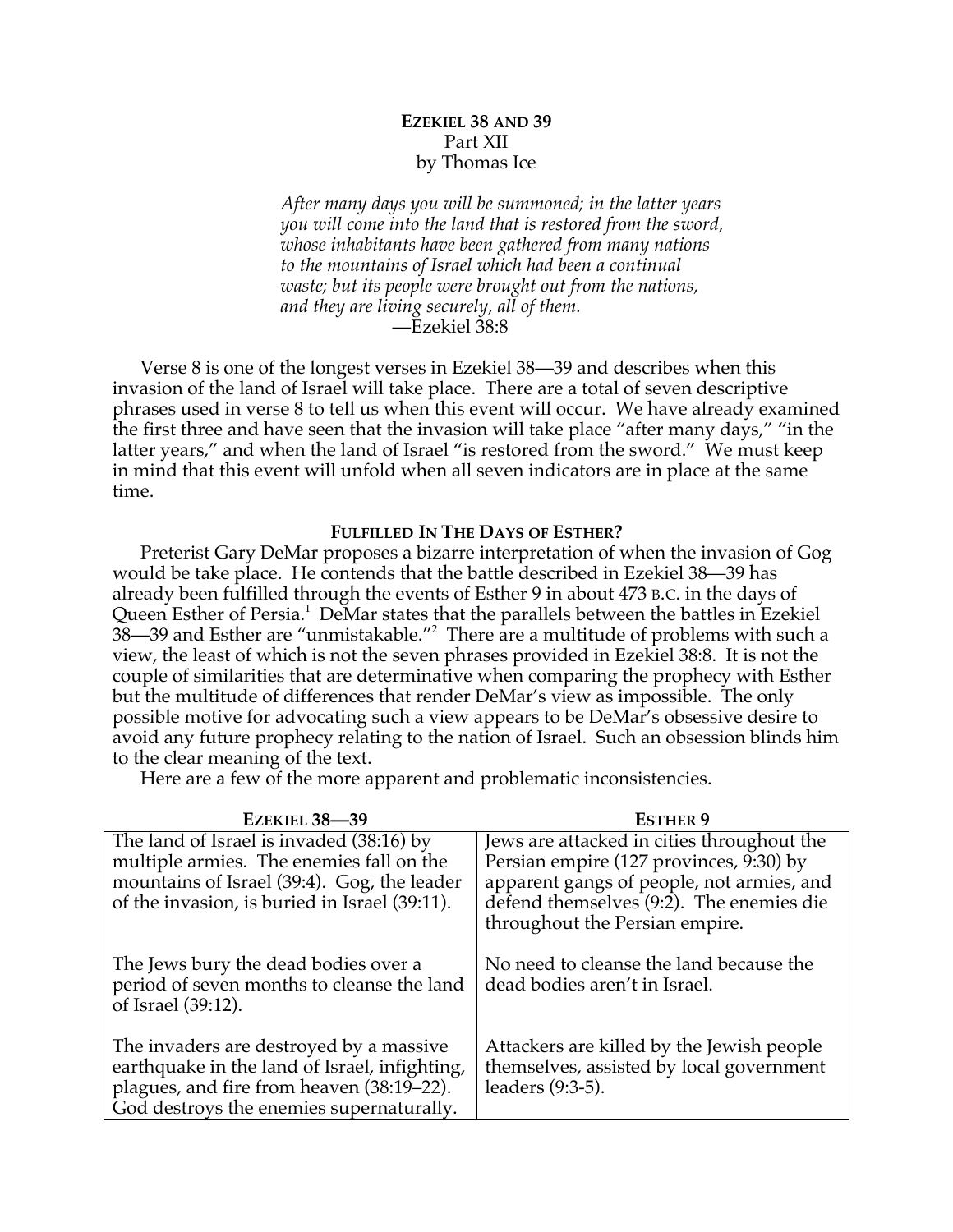| Invaders are from as far west as ancient<br>Put (modern Libya) (Ezek. 38:5) and as far<br>north as Magog, the land of the Scythians. | The Persian empire did not include these<br>areas. It only extended as far west as Cush<br>(modern Sudan) (Esther 8:9) and a far<br>north as the bottom part of the Black and<br>Caspian Seas. |
|--------------------------------------------------------------------------------------------------------------------------------------|------------------------------------------------------------------------------------------------------------------------------------------------------------------------------------------------|
| God even sends fire upon Magog and                                                                                                   | There is nothing even close to this in                                                                                                                                                         |
| those who inhabit the coastlands (39:6).                                                                                             | Esther 9.                                                                                                                                                                                      |

One important question we might ask at this point is the following: If Ezekiel 38—39 was literally fulfilled in the events of Esther 9, why did this escape the notice of everyone in Esther's day? Why isn't there any mention in Esther of this great fulfillment of Ezekiel's prophecy? The answer is quite clear. Esther 9 did not fulfill Ezekiel 38—39. In fact, an important Jewish holiday developed out of the Esther event called Purim (9:20-32). This is a joyous annual holiday to celebrate God's deliverance from the hand of Israel's enemies. Purim's celebration includes the public reading of the book of Esther, but no tradition has developed or even been heard of in which the Jews read Ezekiel 38—39 in connection with this observance. If Ezekiel 38—39 had been a fulfillment of Esther, then no doubt a tradition of reading that passage would have arisen in conjunction with the celebration.

Further, why aren't there any Jewish scholars down through history that have recognized this fulfillment? The consensus of Jewish commentators has always seen the Gog prophecy as an end of days event. In fact, this battle is the focus of their view of end-times prophecy that will be fulfilled right before the coming of Messiah. Contemporary Rabbi Rafael Eisenberg summarizes Jewish tradition on the battle of Ezekiel's Gog as follows:

Our prophets and sages have foretold that prior to the arrival of the Messiah, the Wicked Empire, Rome (which as we have already shown, is modern Russia), will regain its former greatness. In those pre-Messianic days, Russia will expand over and conquer the entire globe, and her ruler, "who will be as wicked as Haman," will arise and lead the nations of the world to Jerusalem in order to exterminate Yisrael. . . . At that time, the overt miracles which will bring about the great retribution against Yisrael's enemies and the final destruction of the Wicked Empire, will convince the world that God, alone, is the Judge and Ruler of the Universe. $3$ 

Another simple reason we can know that this invasion is still future is because nothing even remotely similar to the events in Ezekiel 38—39 have ever occurred in the past. Just think about it! When has Israel ever been invaded by all these nations listed in Ezekiel 38:1–6? Or when did God ever destroy an invading army like this with fire and brimstone from heaven, plagues, earthquakes, and infighting among the invaders (Ezek. 38:19–22)?

The answer? Never. That's because Ezekiel is describing an invasion that is still future even in our day. Now we will investigate the final four indicators of verse 8.

## **GATHERED FROM MANY NATIONS**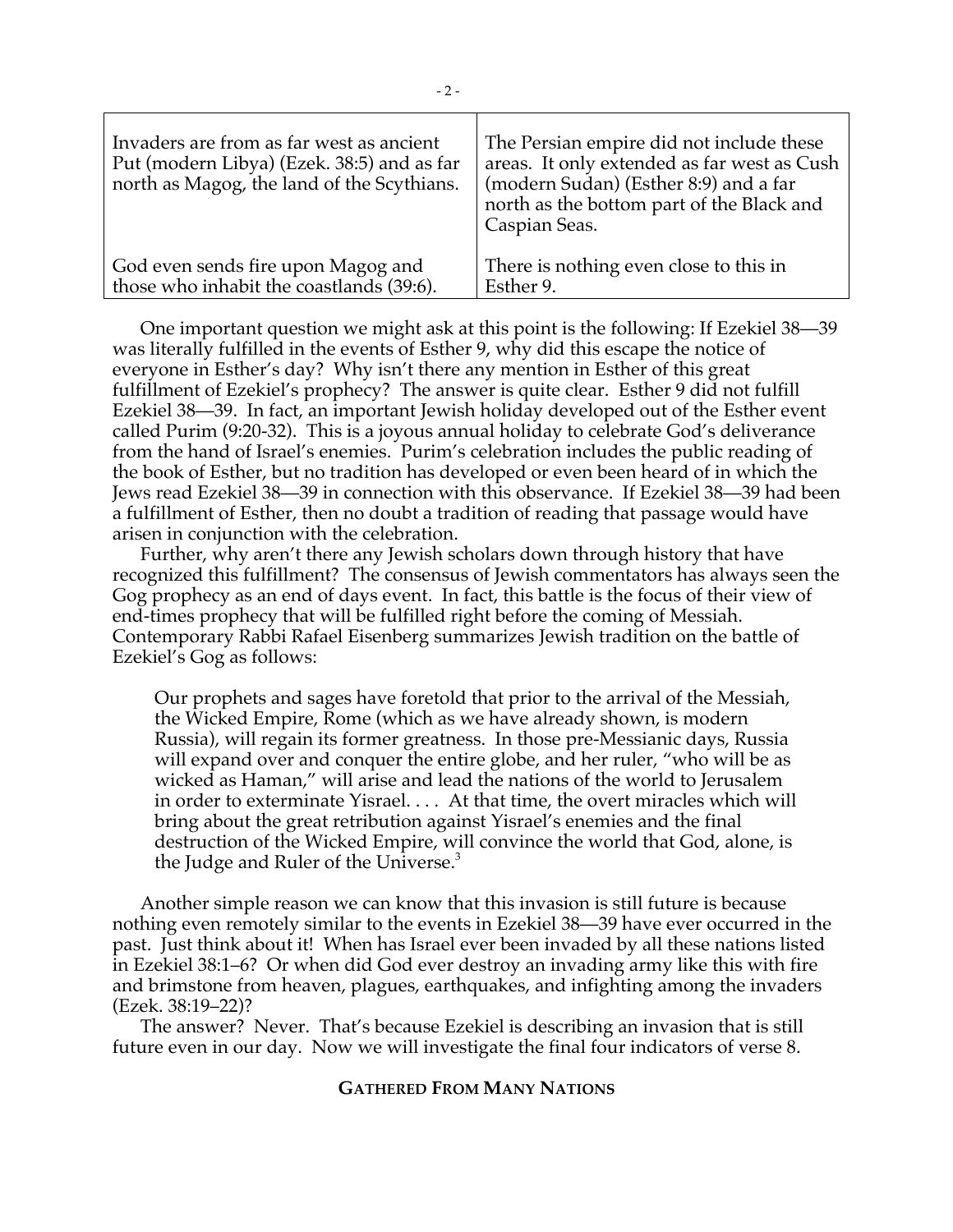The fourth phrase says, "whose inhabitants have been gathered from many nations to the mountains of Israel." The phrase "whose inhabitants have been gathered" is a rendering of the single Hebrew verb for "gather." This verb is the common word for collecting something like agricultural products at harvest time. "Gather" is used in this passage as a pual<sup>4</sup> participle, which implies by ellipsis in this context that the ones gathered are the "inhabitants" of the mountains of Israel. The implication of the pual participle in this context is that God is the One who has gathered the inhabitants back to the land of Israel. From where has He gathered them?

God has gathered them from many nations. The word translated "nations" is simply the common Hebrew word *am* that is used almost 3,000 times<sup>5</sup> in the Old Testament and simply means "people, peoples, nation, or nations."<sup>6</sup> This gathering is not from just a few nations, but said to be from "many" nations. "This cannot refer to the Babylonian captivity but to worldwide dispersion,"<sup>7</sup> notes Charles Feinberg. C. F. Keil agrees and says, "gathered out of many peoples, points also beyond the Babylonian captivity to the dispersion of Israel in all the world, which did not take place till the second destruction of Jerusalem."<sup>8</sup> These returnees will come "to the mountains of Israel." Jerusalem is a city set within the mountains of Israel. Thus, since 1967 the modern state of Israel has been in control of the old city known as Jerusalem.

#### **A CONTINUAL WASTE**

The fifth phrase says, "which had been a continual waste." What had been a continual waste? This phrase speaks of the land of Israel which had been a continual waste." The Hebrew noun for  $\tilde{u}$  waste" is used 50 times in the Old Testament, $\theta$  primarily in the prophets to speak of the ruins of Jerusalem, Israel and sometimes Egypt as a result of God's judgment. The adverbial participle "continual" modifies the noun "waste," and speaks "of going on without interruption, continuously."<sup>10</sup> Rabbi Fisch says that "continual" "here signifies 'for a long time,' meaning the period of the exile."<sup>11</sup> But which exile? Does it refer to the 70 year Babylonian exile or the almost 2,000 year global exile that much of modern Jewry is still experiencing? Feinberg says, "This had in view a period of time longer than that of the seventy year in Babylon."<sup>12</sup> Keil also notes that "continual" in this text "denotes a much long devastation of the land than the Chaldean devastation was."<sup>13</sup>

### **(To Be Continued . . .)**

### **ENDNOTES**

<u>.</u>

<sup>1</sup> Gary DeMar, *End Times Fiction: A Biblical Consideration of The Left Behind Theology* (Nashville: Thomas Nelson Publishers, 2001), pp. 12-15.

<sup>2</sup> DeMar, *End Times Fiction*, p. 13.

<sup>3</sup> Rafael Eisenberg, *A Matter of Return: A Penetrating Analysis of Yisrael's Afflictions and Their Alternatives* (Jerusalem: Feldheim Publishers, 1980), p. 155, as cited in Randall Price, *The Temple and Bible Prophecy: A Definitive Look at Its Past, Present, and Future* (Eugene, OR: Harvest House, 2005), p. 459. For an overview of Jewish beliefs about the Gog's invasion of Israel in Ezekiel 38—39 see Price, *The Temple and Bible Prophecy*, pp. 458–61.

<sup>4</sup> The pual verb stem in Hebrew denotes an intensive passive form of a verb.

<sup>5</sup> Based upon a search conducted by the computer program *Accordance*, version 7.4.2.